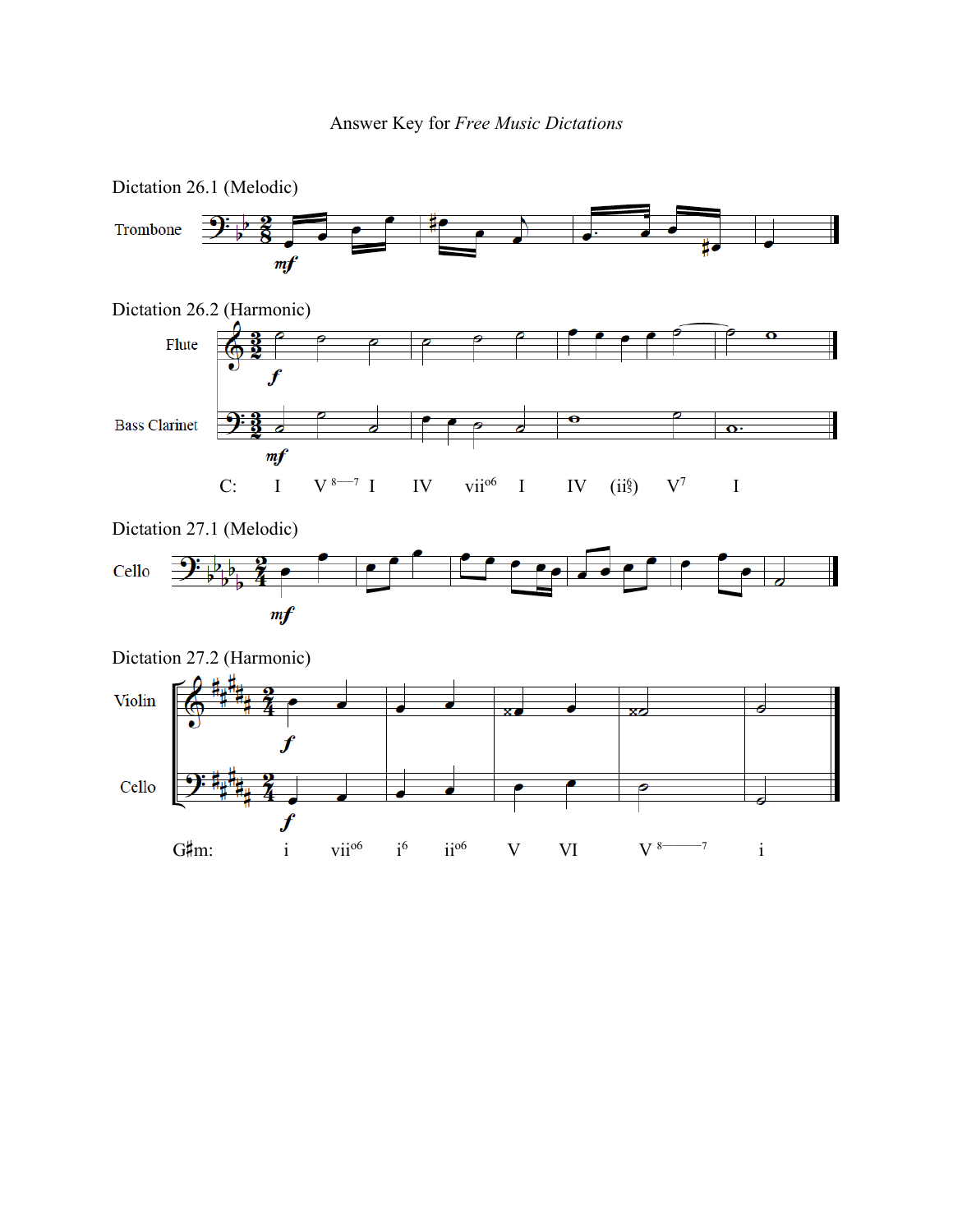



Dictation 29.1 (Melodic)





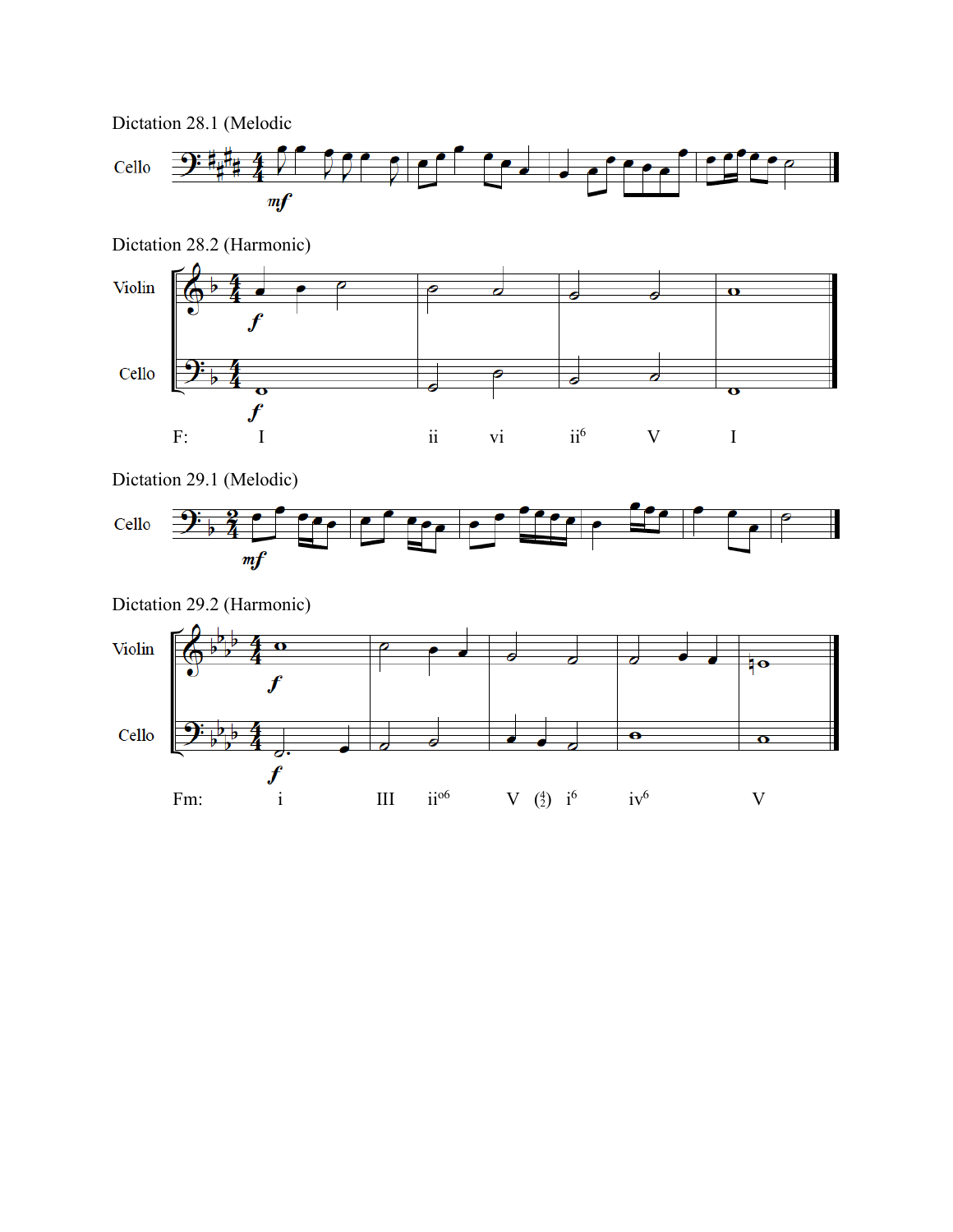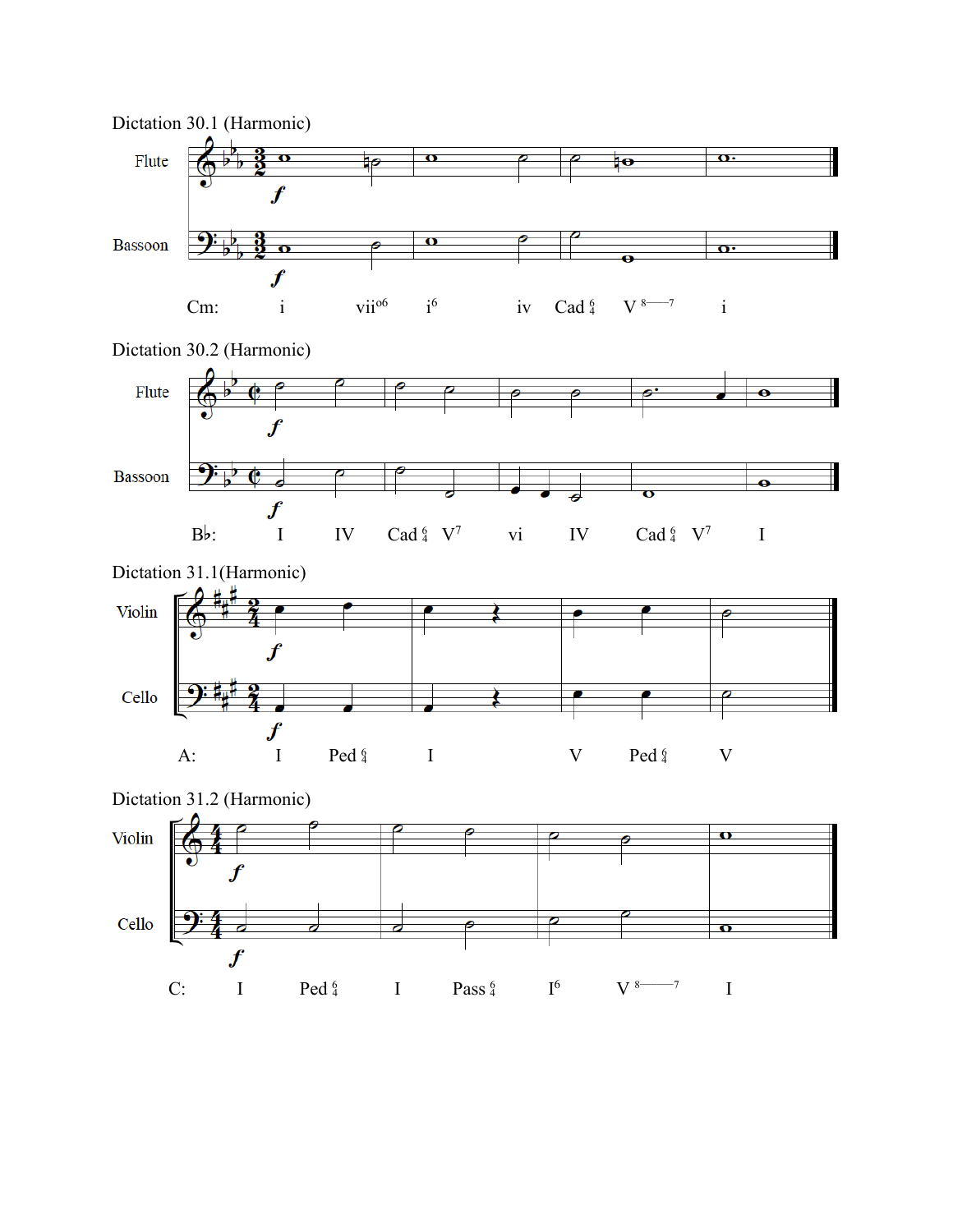



Dictation 32.2 (Harmonic)



Dictation 33.1 (Harmonic)





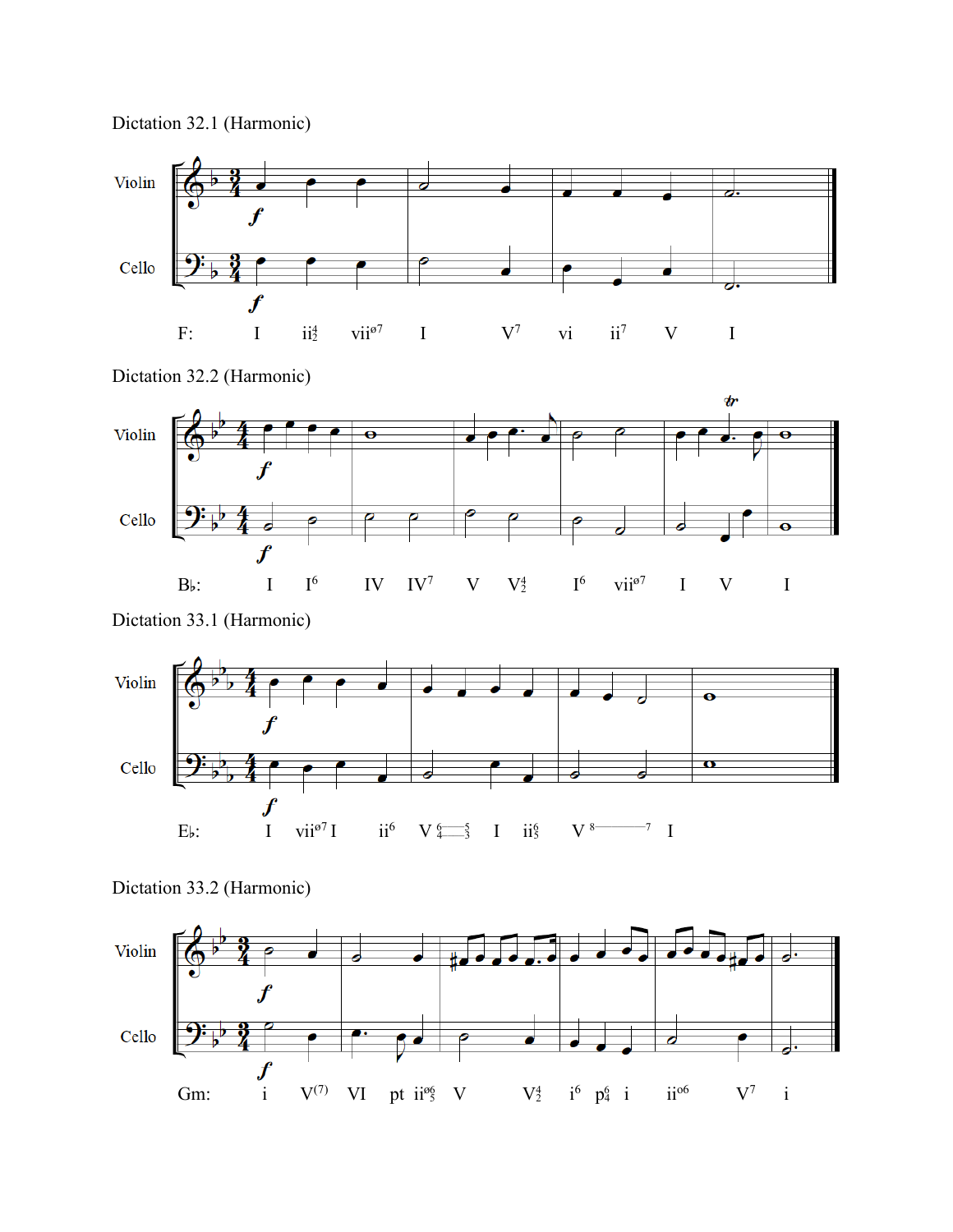